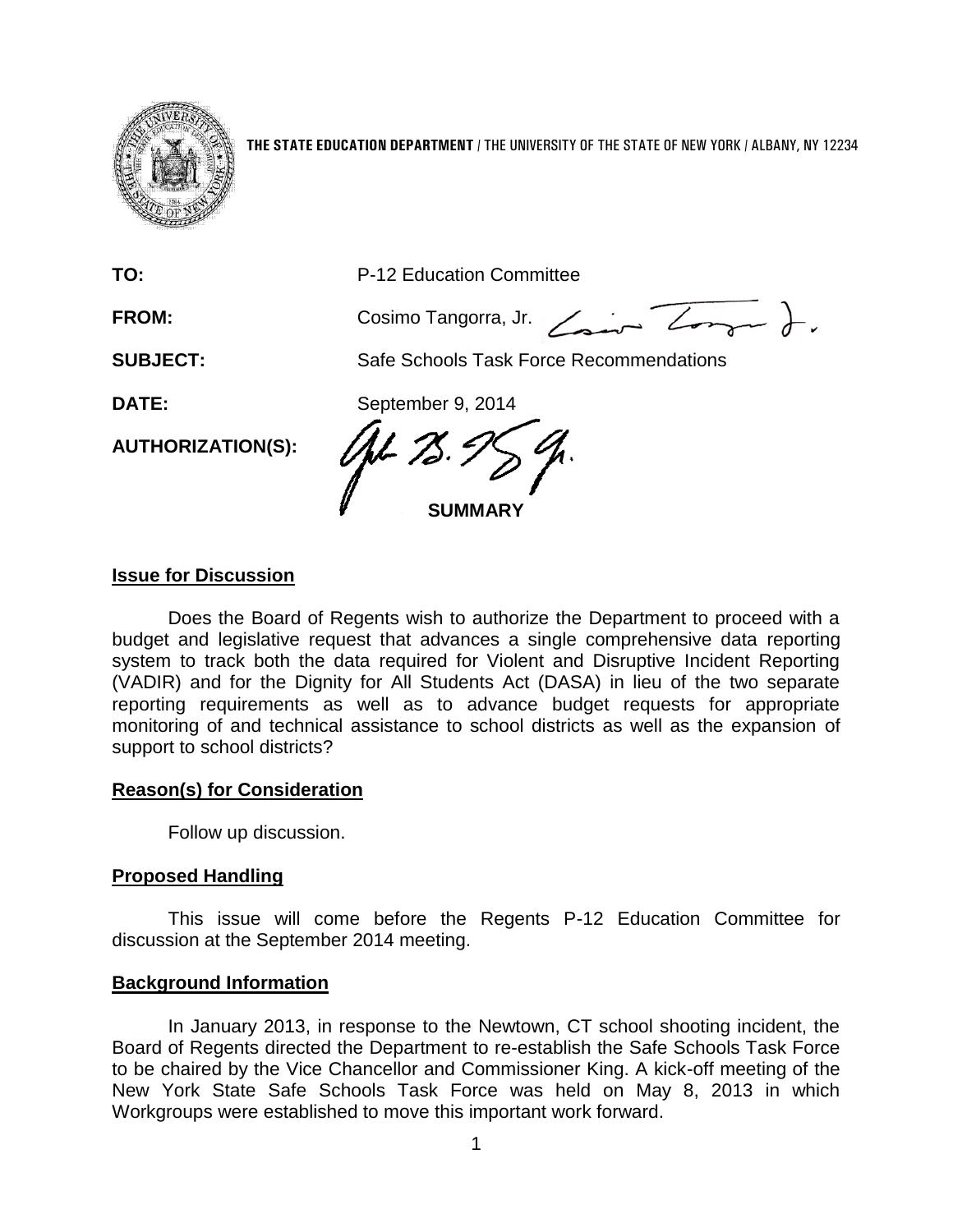The next meeting of the Task Force, held on November 14, 2013, brought together the three Workgroups that comprise the Task Force - School Culture and Student Engagement; School Safety Reporting and Data Use; and Building Security and Infrastructure – to focus more narrowly on specific issues and begin developing recommendations for the Board's consideration. The Workgroups continued to meet regularly throughout the Spring of 2014.

In addition, on February 20, 2014, the Department hosted the first Student Forum on Safe Schools to ensure that the student voice was included in our work. The students developed recommendations for consideration as well.

On June 6, 2014, the full New York State Safe Schools Task Force came together to review and finalize all of the recommendations which were presented by Workgroup members. There were 51 recommendations developed by the three Workgroups that were vetted by the full Task Force. At the end of this meeting, the full New York State Safe Schools Task Force formulated 36 recommendations. Consistent with the Workgroups, the recommendations fall into one or more of the following categories:

- School Culture and Student Engagement
- School Safety Reporting and Data Use
- Building Security and Infrastructure

The list of recommendations by the New York State Safe Schools Task Force is attached (see Attachment A).

At the June 2014 P-12 Committee meeting staff presented a brief overview of the work of the New York State Safe Schools Task Force during the School Year 2014-15. At the July 2014 Board of Regents meeting staff outlined the need for changes to the current New York State Violent and Disruptive Incident Reporting (VADIR) and Dignity for All Students Act (DASA) reporting processes.

#### **Panel Discussion**

To help present the work of the New York State Safe Schools Task Force that occurred during the 2013-14 school year, there will be a panel discussion.

The panel listed below will discuss how the New York State Safe Schools Task Force developed the recommendations, their work on the Task Force, and the importance of the adoption of the recommendations.

*Thomas O'Brien, Roxbury Central School, Superintendent:* Mr. O'Brien is the current Superintendent of Roxbury Central School, which is a rural community in the mid-Hudson Valley, and that has a population of roughly 350 students in grades prekindergarten-12. Mr. O'Brien was a member of the Building Security and Infrastructure Workgroup.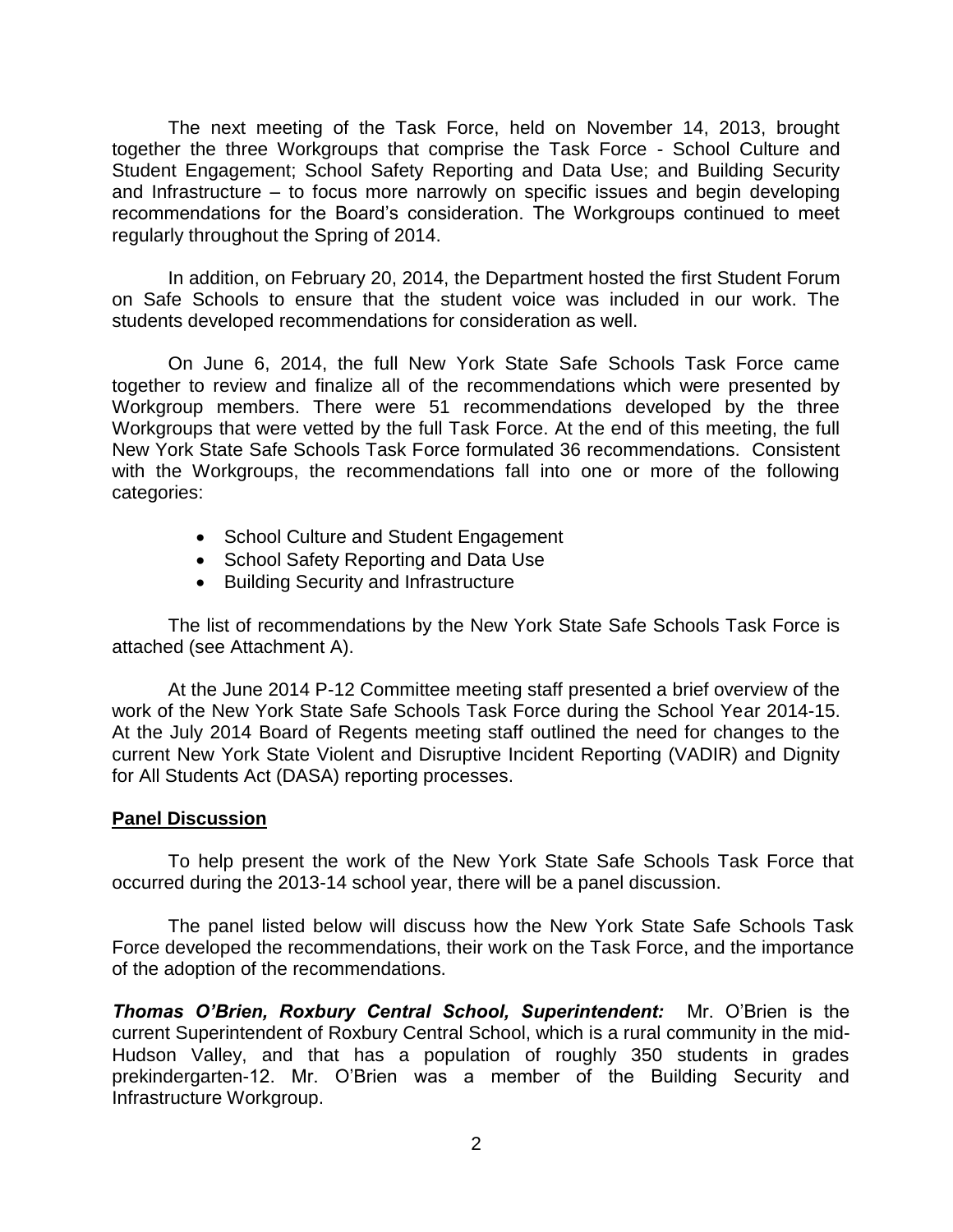*Priti Irani, New York State Department of Health, Office of Public Health Practice:*  Ms. Irani is a member of the "Promote Mental Health and Prevent Substance Abuse" Prevention Agenda Priority as well as the New York State Department of Health sponsored "Quick Strike Proposal." Ms. Irani was a member of the School Culture and Student Engagement Workgroup.

### **Next Steps**

It is recommended that the Board of Regents direct staff to finalize the budget and legislative initiatives that reflect the Workgroups' recommendations with a focus on a single comprehensive data reporting system, support to school districts and strengthening accountability in the following manner:

- **Modernize data collection and reporting:** The Department would develop a single comprehensive data system for the collection and reporting of incidents that also has the capability of capturing new data elements specific to a positive school climate index.
- **Provide support and ensure accountability:** The Department would seek to develop a school climate index, establish regional school safety teams to help local schools and districts develop school climate improvement systems and coordinated first responder safety teams, develop and administer an annual school climate survey, and identify schools that require corrective action plans.
- **Enhance oversight through regular monitoring and audits:** Create capacity to closely review and analyze data from various school incident reporting mechanisms to identify districts with the greatest need of technical assistance and to conduct risk-based analysis. In addition the Department would support regular and meaningful professional development opportunities to school building and faculty leaders, school counselors, Dignity Act coordinators, school resource officers and others.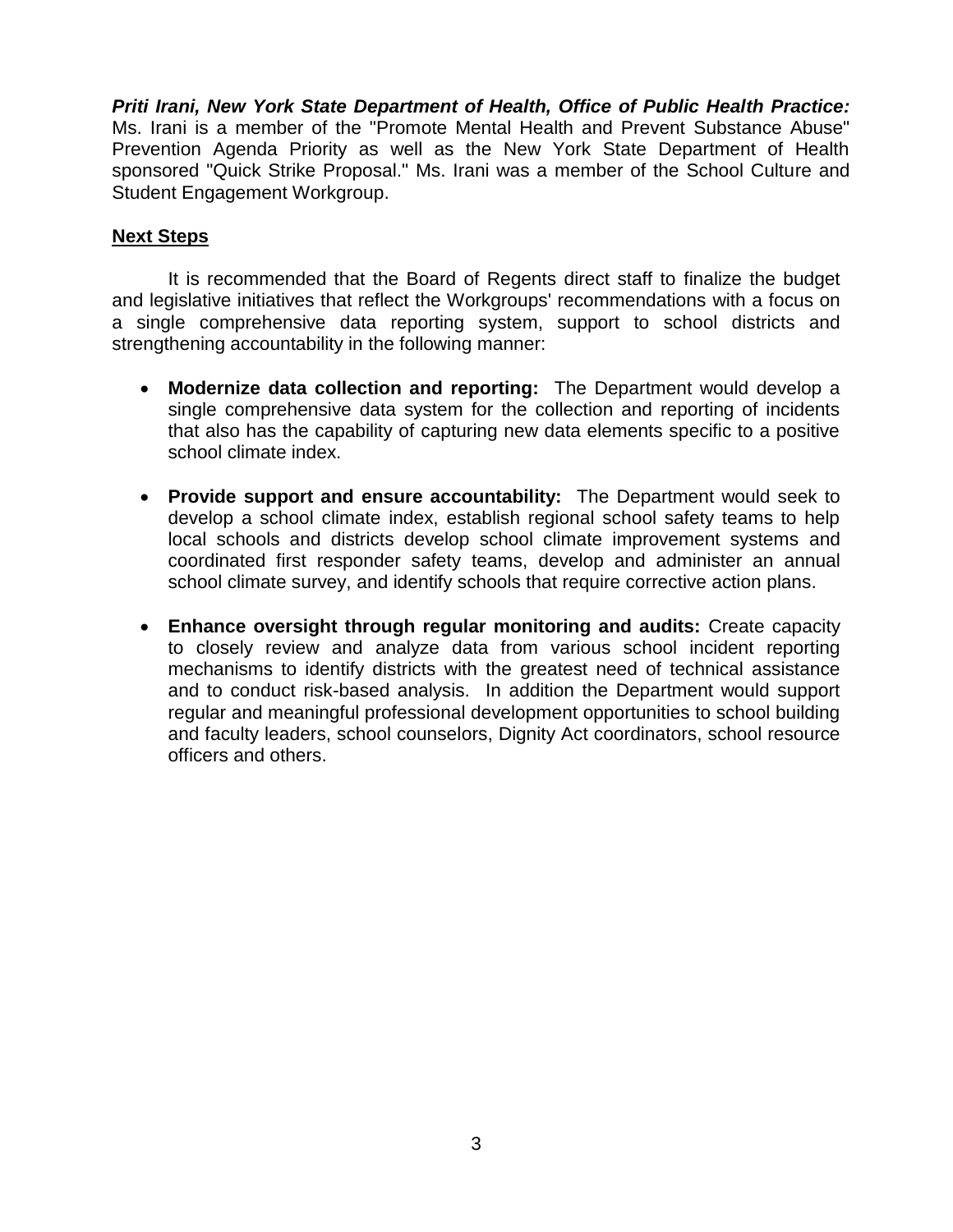## Attachment A

# **New York State Safe Schools Task Force Recommendations**

Listed in the order of importance, based on a poll given to the members of the *New York State Safe Schools Task Force*

- 1. Advocate for investment in and expansion of support staff in schools, including school social workers, psychologists, counselors, nurses and school attendance staff.
- 2. The reporting process for Dignity for All Students Act (DASA) and Violent and Disruptive Incident Reporting (VADIR) should be combined and renamed into one system that is not punitive and is reflective of the school climate and can be used for prevention and intervention purposes. Also one that includes positive measures and incorporates most improved schools. The Department, in conjunction with the Task Force, should develop a new process and criteria for the Persistently Dangerous designation and a new set of definitions of incident categories for reporting using a School Climate Index. Provide options for the removal of PD designation for carry over PD schools to utilize their 2014- 15 and 2015-16 VADIR /incident data based on their SVI or Climate Index rating.
- 3. Establish social–emotional development and learning (SEDL) as a key component of meeting Common Core State Standards and revisit the SEDL guidelines and move forward with developing standards and measures on an evidence-based framework for implementation.
- 4. Assess and evaluate non-academic supports and a positive school climate as key to student achievement that will result in college, career and citizen readiness in all forms of communication from Department leadership. Provide resources for professional development, technical assistance and individual student supports to the field and school community including parents and afterschool programs.
- 5. Examine all current federal and state data reporting requirements to develop a single comprehensive model data reporting system that incorporates already required reporting that includes but is not limited to, data regarding school suspension and arrest, positive interventions, school climate indicators, disaggregated by race, ethnicity, gender, etc.
- 6. Re-examine current mandates including the courses for Child Abuse/Neglect Identification, School Violence Prevention/Intervention, and DASA to determine needed changes to pre-service and in-service certification requirements. For example, revise and update the 2-hour School Violence Prevention course, which is required for teacher certification, such that it is complimentary to the new 6-hour required Training in Harassment, Bullying, Cyberbullying and Discrimination in Schools.
- 7. Support implementation of theoretically grounded and evidence-based multi-tiered frameworks such as PBIS that are designed to:
	- a. Enhance the learning environment for all students who have greater social, emotional and behavioral needs.
	- b. Improve overall school climate, safety and support for students to improve academic achievement.
- 8. Design a user-friendly technology system for reporting incidents with prompts to aide accurate reporting. To include real time data available (Same) give technical assistance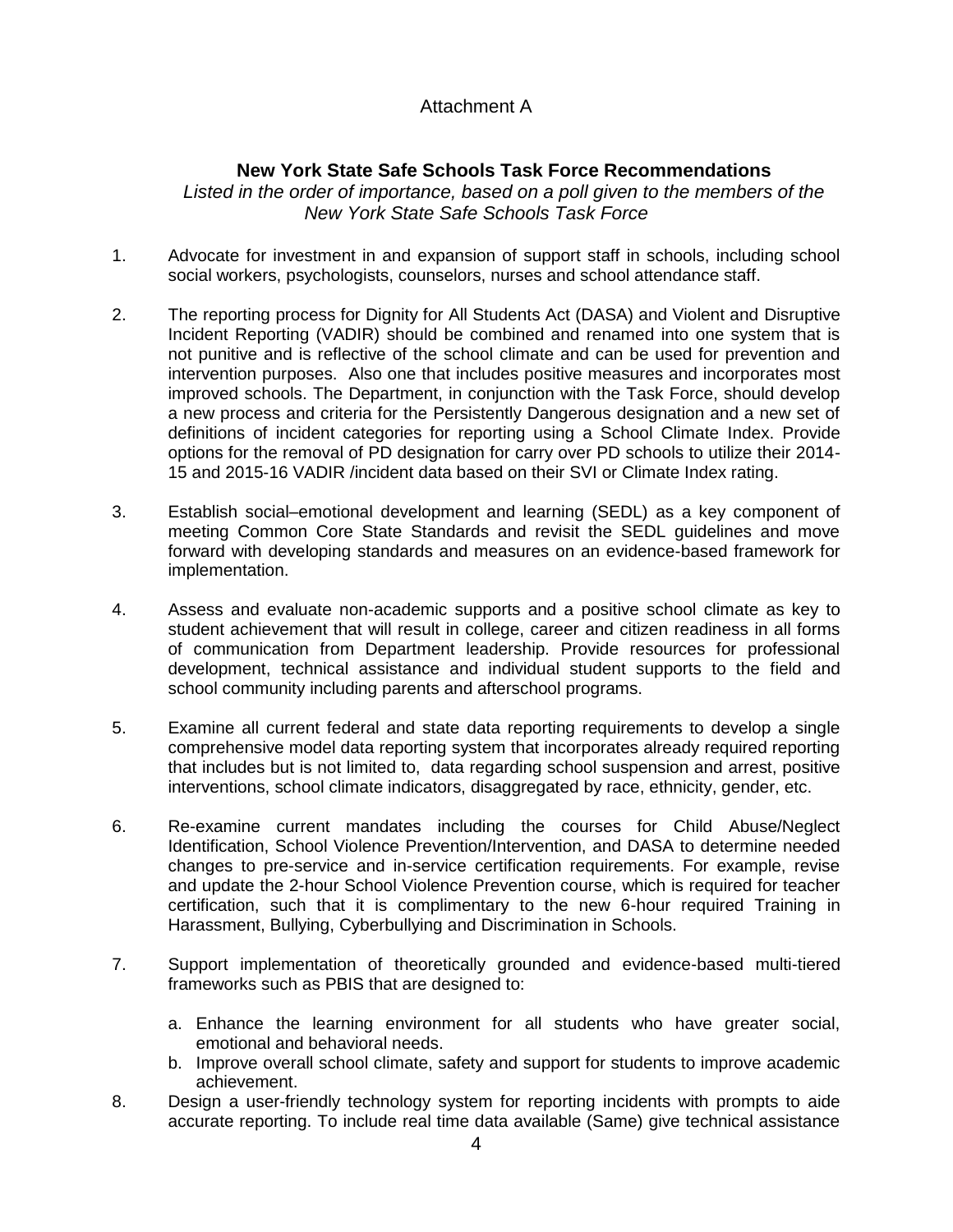to schools on data collection, use and reporting so it is a positive rather than punitive process.

- 9. Include non-certified school staff (aides, office staff, maintenance, transporters, food service, etc.) in School Violence Prevention training.
- 10. Revise New York State Statute 807 to include lockdown drills, armed intruder drills and other drills as part of the 12 annual fire drills currently mandated. Eliminate two of the currently required fire drills and require at least one lockdown drill
- 11. Form an inter-agency policy work group that includes youth and student representatives to examine student suspension policies and to incorporate restorative justice practices.
- 12. Convene a series of meetings among the offices of P-12, Higher Education, Professions and Teacher Certification to develop a "big picture" plan for identifying the rapidly increasing number of topics, especially in areas such as strategies for classroom management and identifying and addressing individual student SEDL needs or inclusion in Teacher/Administrator Training, and other support staff, both pre-service and inservice.
- 13. Develop uniform training and qualification requirements for School Resource Officers (SROs) which will include training in restorative justice practices as well as socialemotional learning. Issue a Department memo to clarify 211 waiver requirements for hiring retired law enforcement officers as SROs.
- 14. Improve the ease of student reporting of safety issues not limited to bullying, harassment, discrimination, at-risk behavior and violence by providing opportunities for students to anonymously report incidents of concern.
- 15. Train school administrators (Train the trainer) on the new system to effectively use discipline data and give Pre-service training to all pertinent school personnel in the new PD designation system. Train school administrators, teachers and personnel on the new system to effectively analyze and use documents.
- 16. Develop a work group across P-12 Offices with representatives from other agencies that include youth and student representatives to develop protocols for the collection and dissemination of data that can assist schools with meeting the non-academic needs of students.
- 17. There should be a multi-year change process. The Task Force should continue to collect additional information and assist the Department during this time of transition to a new reporting process.
- 18. Public reporting of data to the State and localities should lead to identification of school districts in need of technical assistance for improvement and referrals to additional resources to improve the school climate, making it a safer environment for students.
- 19. Use PBIS training more regularly and appropriately.
- 20. Continue use of the School Climate Index to assess school environment needs: such as technical assistance from Community Schools, NYS Center for School Safety, and/or the Department; types of support; and funding needs.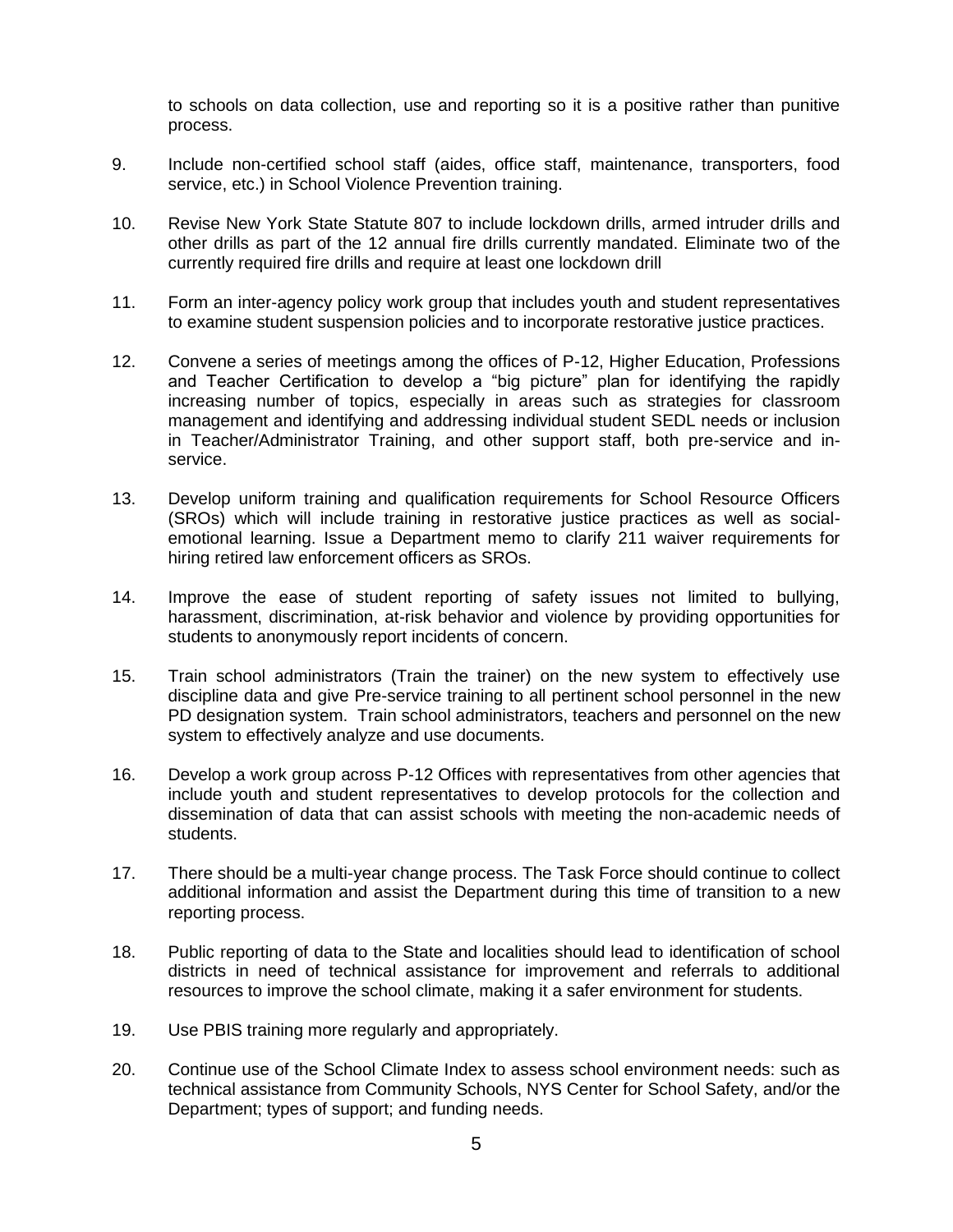- 21. Survey data from other state and federal agencies to relate to the school's climate and safety to minimize duplication and to develop a fuller picture of school climate for policy makers.
- 22. Expand School Safety Plans to include protocols for school busses/transporters, areas used by students outside the school building and activities outside of regular school hours.
- 23. Provide opportunities for districts to pursue funding for hiring additional SROs.
- 24. SED to develop a guidance document regarding the role of the SRO and other security officials who work with school administration.
- 25. Develop protocols for collecting, disseminating, and offering technical support to utilizing data, including data related to SEDL to assist schools in creating positive school climates while protecting individual student privacy. Survey the national and state field for effective school climate models, needs assessments and other measures of student well-being.
- 26. Develop guidance document to clarify and reinforce membership, roles, responsibilities and appropriate training for members of *emergency response teams* as defined in CR 155.17(c)(14) and *post-incident response teams* as defined in CR 155.17(c)(15). Chain of command system should be consistent with FEMA Incident Command System (ICS) model, see [http://www.fema.gov/incident-command-system\)](http://www.fema.gov/incident-command-system).
- 27. Issue a memorandum specifying that District-wide Safety Plans should be submitted electronically to the Commissioner with amendments on an annual basis to comply with 8 NYCRR 155.17(e)(3).
- 28. Districts will utilize a locally developed checklist or a checklist from the FEMA website: <http://training.fema.gov/EMIWeb/emischool/EL361Toolkit/SampleFormsChecklistsExercises.htm> to conduct an assessment to ensure buildings are safe for re-occupancy after a disaster or evacuation. This checklist should include review of environmental safety factors associated with violence.
- 29. Transition the carryover Persistently Dangerous schools that do not meet the criteria for removal into a pilot. Create tiers for remaining PD schools to reflect intermediate phases of improvement. Create tiers of technical assistance aligned with improvement phases.
- 30. Publish climate survey for schools, parents, teachers and students to use.
- 31. Explore the development of a student-based unique identifier system for the purpose of sharing data to implement proper appropriate interventions and identification of state and local trends.
- 32. Include school transportation managers/directors as required members on district-wide and building-level school safety teams with the goal of expanding and enhancing bus drills, developing emergency response training to operators and aides, developing policies and practices related to school bus security and enhancing safety equipment for busses.